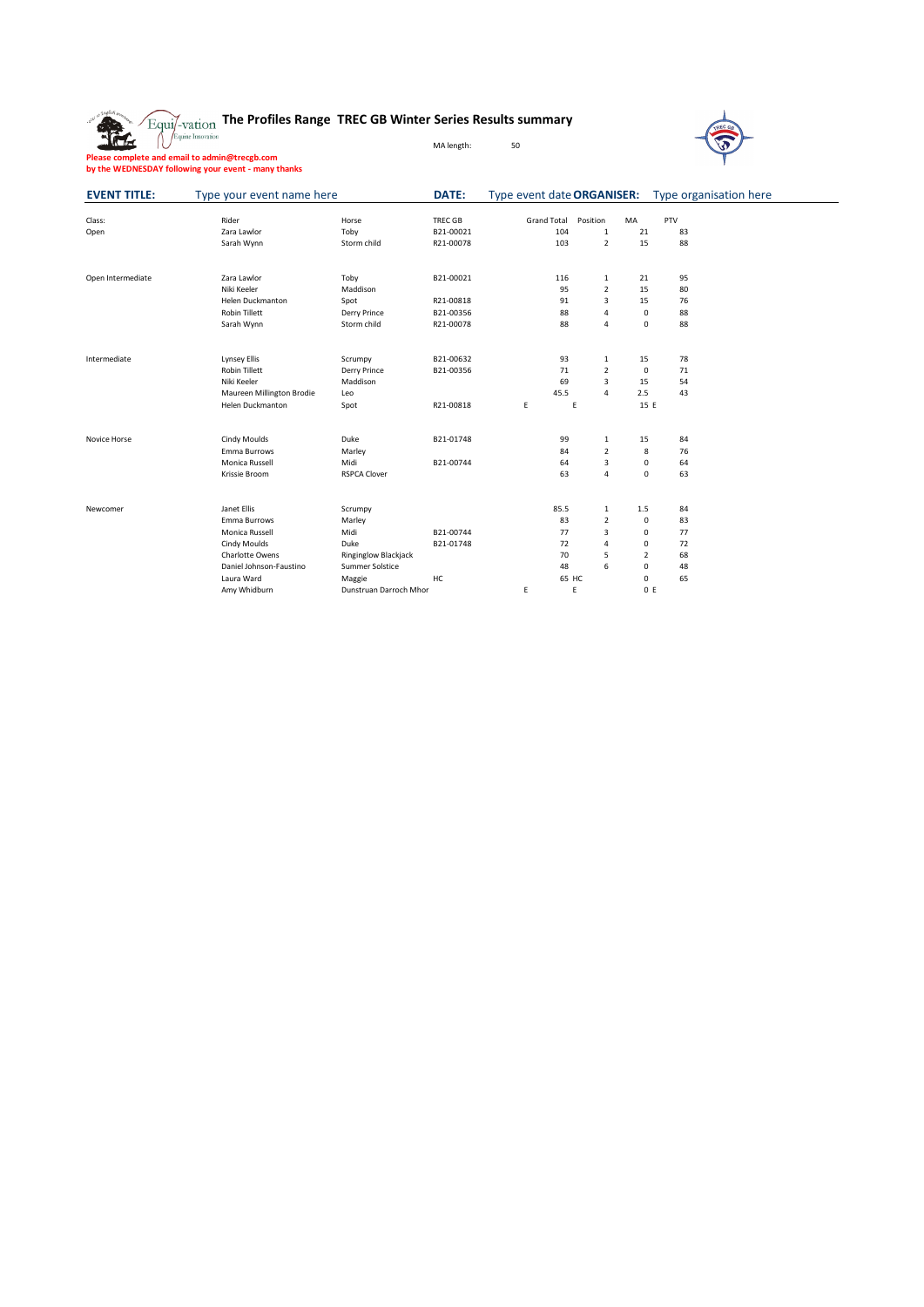|                     | $Equi$ -vation    | The Profiles Range TREC GB Winter Series Class summary |                       |                             |           |                       |           |       |                            |    |                         |              |        |      |                    | <b>TREC G</b> |          |
|---------------------|-------------------|--------------------------------------------------------|-----------------------|-----------------------------|-----------|-----------------------|-----------|-------|----------------------------|----|-------------------------|--------------|--------|------|--------------------|---------------|----------|
|                     | Equine Innovation |                                                        |                       |                             |           |                       |           |       |                            |    |                         |              |        |      |                    | $\sqrt{3}$    |          |
| <b>EVENT TITLE:</b> | Shuttleworth      |                                                        | <b>DATE:</b>          |                             |           | 02/01/2022 ORGANISER: |           |       |                            |    | Keysoe & 3 Shires       |              |        |      |                    |               |          |
| <b>Class:</b>       | <b>Open</b>       |                                                        |                       |                             |           |                       |           |       |                            |    |                         |              |        |      |                    |               |          |
|                     |                   | <b>Example 19 years</b>                                | <b>Kilanger Steps</b> | Tunaround Box<br>Immobility | Rein Back | Neck Rein             | Post Card |       | Ortside Nount<br>Leas Bend |    | Deductions for circling |              |        |      |                    |               |          |
|                     |                   |                                                        |                       |                             |           |                       |           | Weave |                            |    |                         | <b>PTV</b>   | CANTER | WALF | <b>MA</b>          | <b>GRAND</b>  |          |
| <b>RIDER</b>        | <b>TREC GB NO</b> |                                                        |                       |                             |           |                       |           |       |                            |    |                         | <b>TOTAL</b> |        |      | <b>TOTAL TOTAL</b> |               | $\delta$ |
| Zara Lawlor         | B21-00021         | Toby                                                   | 10                    |                             |           |                       |           |       |                            |    |                         |              |        |      |                    | 104           |          |
| Sarah Wynn          | R21-00078         | Storm child                                            | 10                    |                             | 10        |                       | 10        |       | 10                         | 10 |                         |              | 88     |      | 15 <sup>1</sup>    | 103           |          |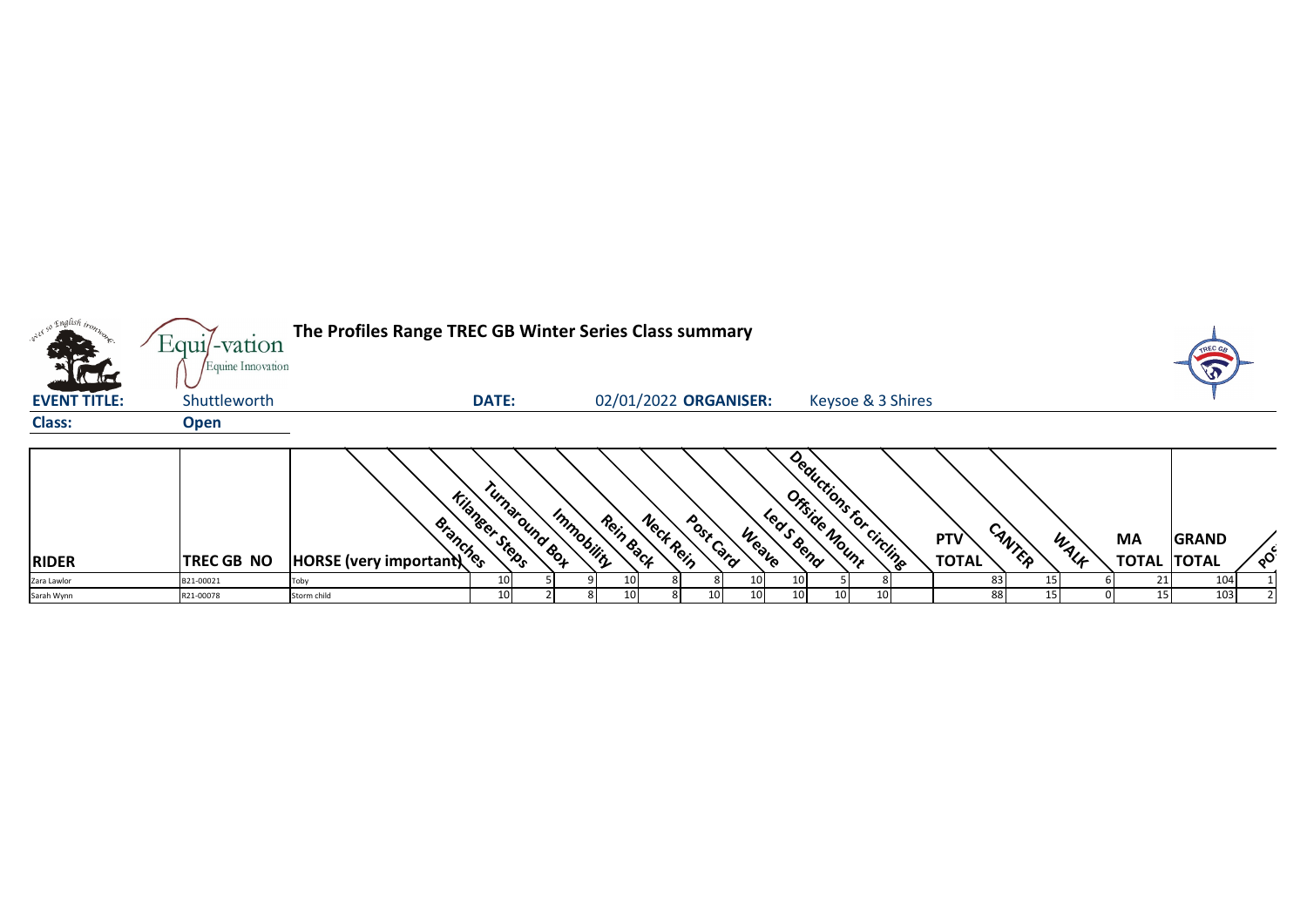| what so English trong<br>$\mathbf{u}$ | $Equi$ -vation<br>Equine Innovation | The Profiles Range TREC GB Winter Series Class summary |                                    |                 |           |                 |                       |        |                          |                            |        |      |                                 | TREC G       |          |
|---------------------------------------|-------------------------------------|--------------------------------------------------------|------------------------------------|-----------------|-----------|-----------------|-----------------------|--------|--------------------------|----------------------------|--------|------|---------------------------------|--------------|----------|
| <b>EVENT TITLE:</b>                   | Shuttleworth                        |                                                        | <b>DATE:</b>                       |                 |           |                 | 02/01/2022 ORGANISER: |        | Keysoe & 3 Shires        |                            |        |      |                                 |              |          |
| <b>Class:</b>                         | <b>Open Intermediate</b>            |                                                        |                                    |                 |           |                 |                       |        |                          |                            |        |      |                                 |              |          |
| <b>RIDER</b>                          | TREC GB NO                          | Weave<br><b>HORSE</b> (very<br>important)              | <b>Kilahener Steps</b><br>Branches | Turnaround Box  | Rein Back | Immobility      | Neck Rein<br>Water    | S Bend | Deductions for circlings | <b>PTV</b><br><b>TOTAL</b> | CANTER | WALK | <b>MA</b><br><b>TOTAL TOTAL</b> | <b>GRAND</b> | $\delta$ |
| Zara Lawlor                           | B21-00021                           | Toby                                                   | 10                                 | 10              |           | 10 <sup>1</sup> | 10<br>10              |        |                          | 95                         | 15     |      | 21                              | 116          |          |
| Niki Keeler                           |                                     | Maddison                                               | 10                                 |                 |           | 10              | 10<br>10              | 10     |                          | 80                         | 15     |      | 15                              | 95           |          |
| Helen Duckmanton                      | R21-00818                           | Spot                                                   | 10                                 |                 | 10        | 10              | 10<br>10              |        |                          | 76                         | 15     |      | 15                              | 91           |          |
| Robin Tillett                         | B21-00356                           | Derry Prince                                           | 10                                 |                 |           | 10              | 10<br>10              | 10     |                          | 88                         |        |      |                                 | 88           |          |
| Sarah Wynn                            | R21-00078                           | Storm child                                            | 10                                 | 10 <sub>1</sub> |           | 10              | 10<br>10              | 10     |                          | 88                         |        |      |                                 | 88           |          |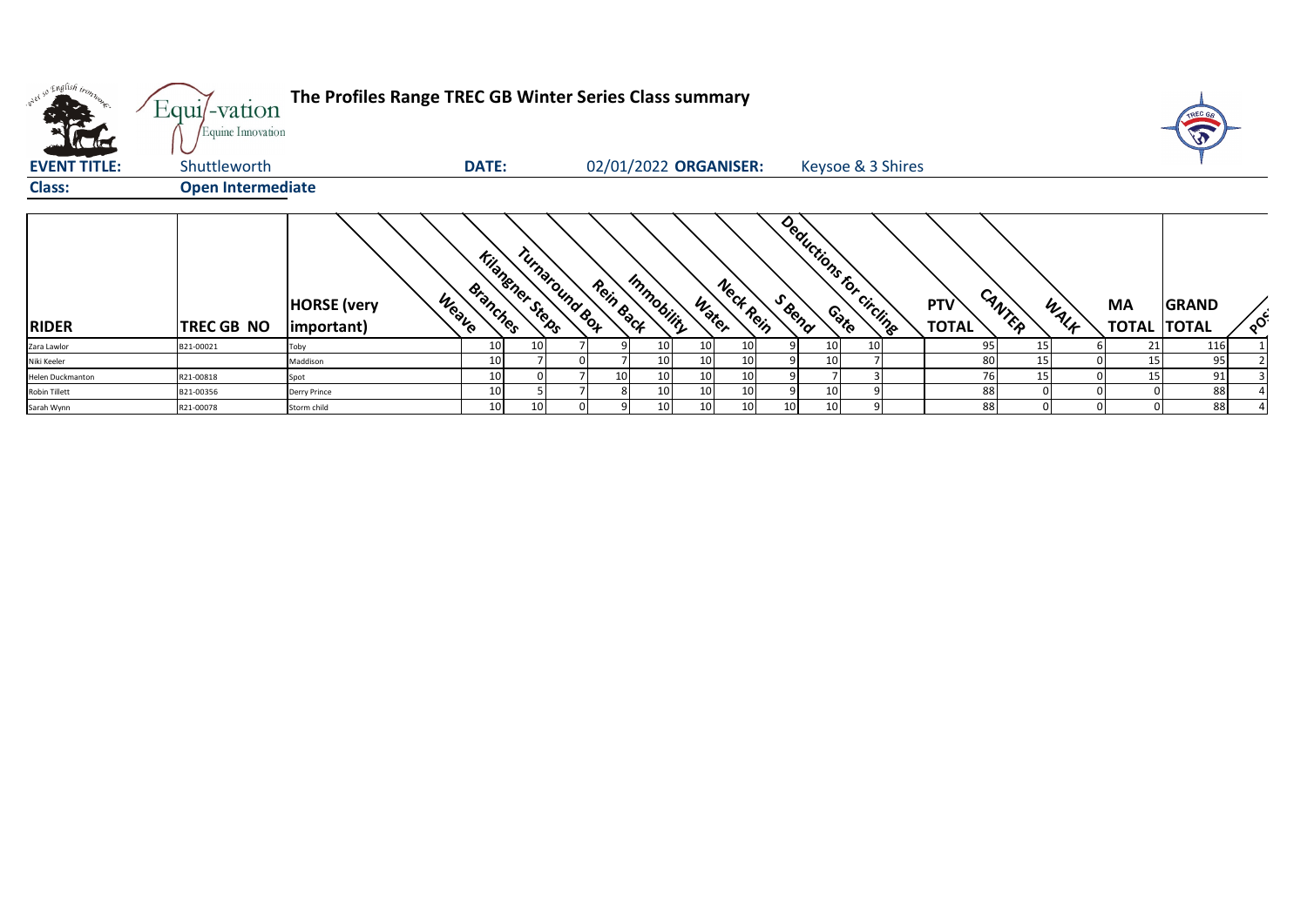| what so English tronz     | Equi/-vation<br>Equine Innovation | The Profiles Range TREC GB Winter Series Class summary          |              |                       |                 |        |                  |                       |        |                                                |  |                     |        |      |                                 | <b>TREC GA</b> |          |
|---------------------------|-----------------------------------|-----------------------------------------------------------------|--------------|-----------------------|-----------------|--------|------------------|-----------------------|--------|------------------------------------------------|--|---------------------|--------|------|---------------------------------|----------------|----------|
| <b>EVENT TITLE:</b>       | Shuttleworth                      |                                                                 | <b>DATE:</b> |                       |                 |        |                  | 02/01/2022 ORGANISER: |        | Keysoe & 3 Shires                              |  |                     |        |      |                                 |                |          |
| <b>Class:</b>             | <b>Intermediate</b>               |                                                                 |              |                       |                 |        |                  |                       |        |                                                |  |                     |        |      |                                 |                |          |
| <b>RIDER</b>              | TREC GB NO                        | Turnaround Box<br>Rein Back<br><b>HORSE</b> (very<br>important) |              | <b>Kilanser Steps</b> | Branches        | S Bend | Corridor<br>Jump |                       | Contro | Deductions for circlings<br>Led Bramble Tangle |  | PTV<br><b>TOTAL</b> | CANTER | WALF | <b>MA</b><br><b>TOTAL TOTAL</b> | <b>GRAND</b>   | $\delta$ |
| <b>Lynsey Ellis</b>       | B21-00632                         | Scrumpy                                                         |              | 10                    |                 |        | 10 <sup>1</sup>  | 10 <sup>1</sup>       |        |                                                |  | 78                  | 15     |      | 15                              | 93             |          |
| Robin Tillett             | B21-00356                         | Derry Prince                                                    |              |                       | 10 <sup>1</sup> |        |                  |                       |        |                                                |  | 71                  |        |      |                                 | 71             |          |
| Niki Keeler               |                                   | Maddison                                                        | 10           |                       |                 |        |                  |                       |        |                                                |  | 54                  |        |      | 15                              | 69             |          |
| Maureen Millington Brodie |                                   | Leo                                                             |              |                       |                 |        |                  |                       |        |                                                |  | 43                  | 2.5    |      | 2.5                             | 45.5           |          |
| Helen Duckmanton          | R21-00818                         | Spot                                                            |              |                       |                 |        |                  |                       |        | 7E                                             |  |                     | 15     | 01   | 15 E                            |                |          |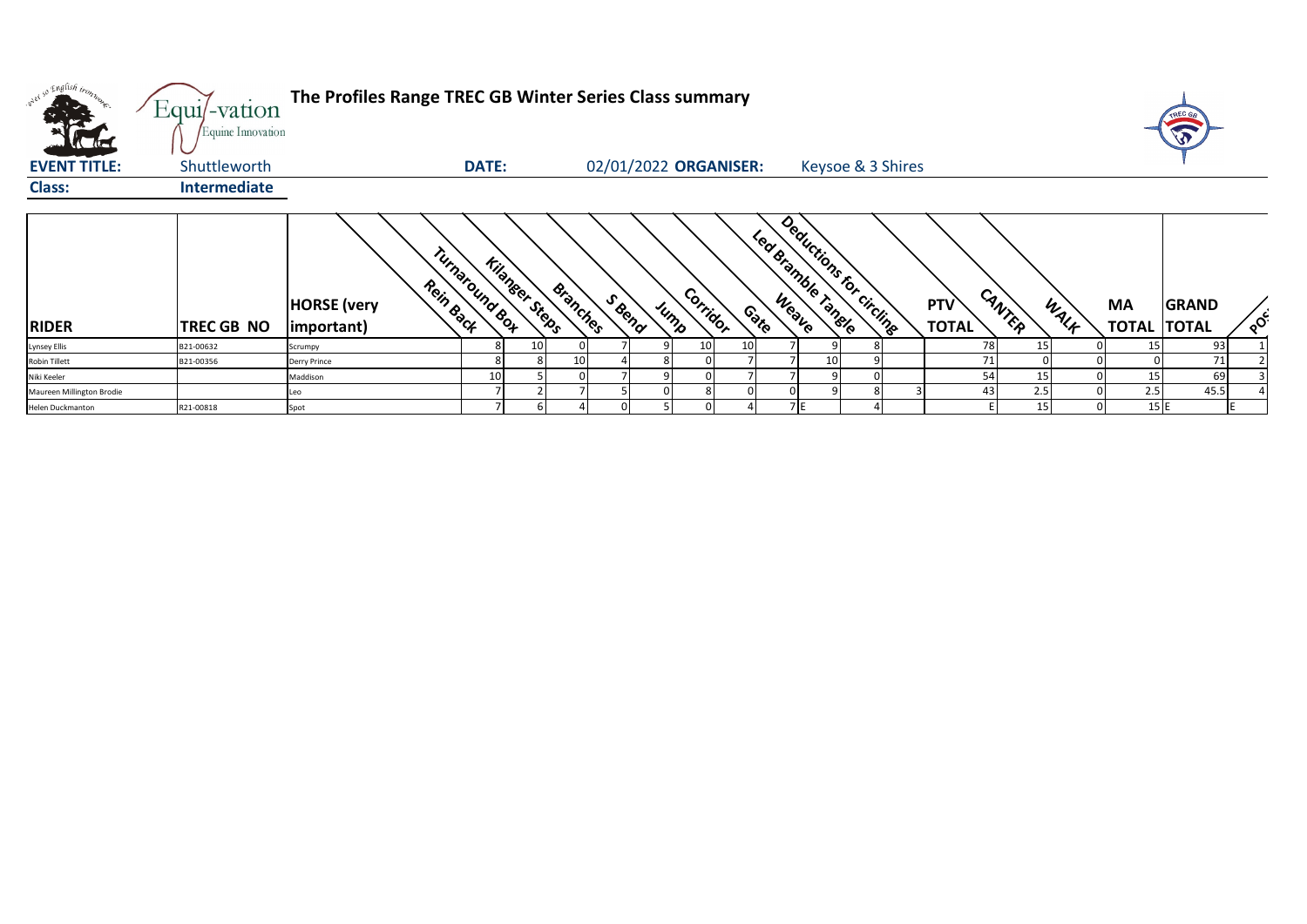| w <sup>ed 50</sup> English tronz.<br>$\mathbf{a}$ | Equi/-vation<br>Equine Innovation | The Profiles Range TREC GB Winter Series Class summary |              |    |                     |      |           |                       |     |                         |                         |                                      |      |                                 |              |          |
|---------------------------------------------------|-----------------------------------|--------------------------------------------------------|--------------|----|---------------------|------|-----------|-----------------------|-----|-------------------------|-------------------------|--------------------------------------|------|---------------------------------|--------------|----------|
| <b>EVENT TITLE:</b>                               | Shuttleworth                      |                                                        | <b>DATE:</b> |    |                     |      |           | 02/01/2022 ORGANISER: |     |                         | Keysoe & 3 Shires       |                                      |      |                                 |              |          |
| <b>Class:</b>                                     | <b>Novice Horse</b>               |                                                        |              |    |                     |      |           |                       |     |                         |                         |                                      |      |                                 |              |          |
| <b>RIDER</b>                                      | TREC GB NO                        | HORSE (very important) to                              | Corridor     |    | Immobility<br>Ditch | Jump | Neck Rein | Post Card             |     | <b>Kilhangeer Steps</b> | Deductions for circling | CANTER<br><b>PTV</b><br><b>TOTAL</b> | WALK | <b>MA</b><br><b>TOTAL TOTAL</b> | <b>GRAND</b> | $\delta$ |
| <b>Cindy Moulds</b>                               | B21-01748                         | Duke                                                   | 10           | 10 |                     | 10   |           |                       | 10  | 10                      |                         | 84                                   | 15   | 15                              | 99           |          |
| Emma Burrows                                      |                                   | Marley                                                 | 10           |    | 10                  | 10   |           |                       |     |                         |                         | 76                                   |      |                                 | 84           |          |
| Monica Russell                                    | B21-00744                         | Midi                                                   |              | 10 | 10                  |      |           |                       |     | 10                      |                         | 64                                   |      |                                 | 64           |          |
| Krissie Broom                                     |                                   | <b>RSPCA Clover</b>                                    |              |    |                     | 10   |           |                       | 10  |                         |                         | 63                                   |      |                                 | 63           |          |
| Abbey Brotherton                                  |                                   | Kaspar                                                 |              |    |                     |      |           |                       |     |                         |                         |                                      |      |                                 |              |          |
| Charlotte Owens                                   |                                   | Ringinglow Blackjack                                   | 8            |    | 10                  |      |           |                       | 10E |                         |                         |                                      | 2.5  | 2.5E                            |              |          |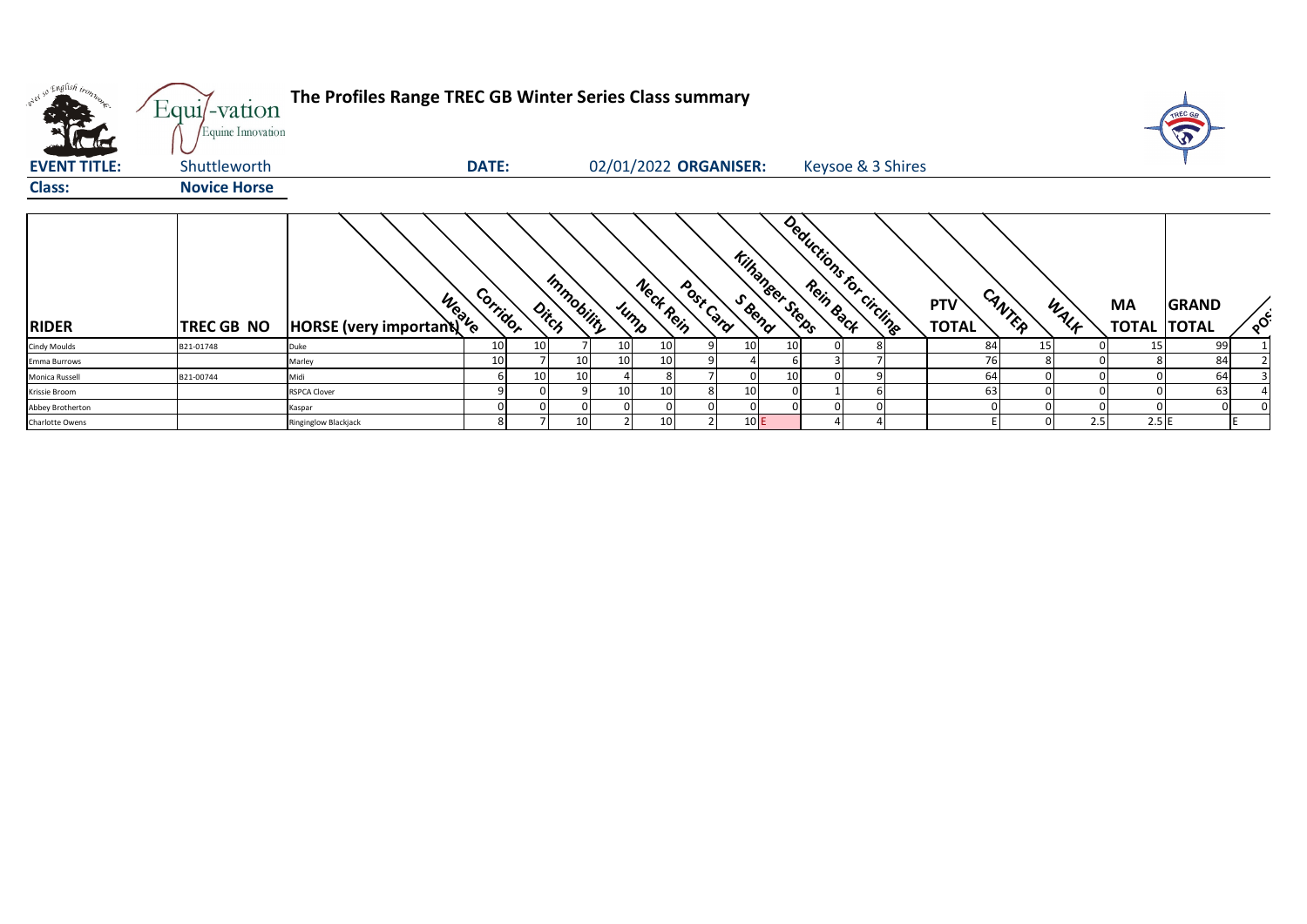| what so English trong   | Equi/-vation<br>Equine Innovation | The Profiles Range TREC GB Winter Series Class summary |              |       |            |                 |           |                       |    |                 |                         |    |                            |        |      |                           | TREC G<br>W                  |          |
|-------------------------|-----------------------------------|--------------------------------------------------------|--------------|-------|------------|-----------------|-----------|-----------------------|----|-----------------|-------------------------|----|----------------------------|--------|------|---------------------------|------------------------------|----------|
| <b>EVENT TITLE:</b>     | Shuttleworth                      |                                                        | <b>DATE:</b> |       |            |                 |           | 02/01/2022 ORGANISER: |    |                 | Keysoe & 3 Shires       |    |                            |        |      |                           |                              |          |
| <b>Class:</b>           | <b>Newcomer</b>                   |                                                        |              |       |            |                 |           |                       |    |                 |                         |    |                            |        |      |                           |                              |          |
| <b>RIDER</b>            | <b>TREC GB NO</b>                 | Weave<br>HORSE (very important)                        | Corridor     | Ditch | Immobility | Jump            | Neck Rein | Post Card             |    | Kilhanger Steps | Deductions for circling |    | <b>PTV</b><br><b>TOTAL</b> | CANTER | WALK | <b>MA</b><br><b>TOTAL</b> | <b>GRAND</b><br><b>TOTAL</b> | $\delta$ |
| Janet Ellis             |                                   | Scrumpy                                                |              |       |            | 10 <sup>1</sup> |           |                       | 10 |                 |                         |    | 84                         |        | 1.5  |                           | 85.5                         |          |
| Emma Burrows            |                                   | Marley                                                 | 10           |       |            | 10              |           |                       |    |                 |                         |    | 83                         |        |      |                           | 83                           |          |
| Monica Russell          | B21-00744                         | Midi                                                   | 10           |       |            |                 | 10        |                       |    |                 | 10                      |    | 77                         |        |      |                           | 77                           |          |
| <b>Cindy Moulds</b>     | B21-01748                         | Duke                                                   | 10           | 10    |            | 10              |           |                       |    |                 |                         |    | 72                         |        |      |                           | 72                           |          |
| Charlotte Owens         |                                   | Ringinglow Blackjack                                   |              |       |            | 10              | 10        |                       |    |                 | 10                      |    | 68                         |        |      |                           | 70                           |          |
| Daniel Johnson-Faustino |                                   | Summer Solstice                                        |              |       |            |                 |           |                       | 10 |                 |                         |    | 48                         |        |      |                           | 48                           |          |
| Laura Ward              |                                   | Maggie                                                 |              |       |            | 10              |           |                       | 10 |                 |                         | 10 | 65                         |        |      |                           |                              | 65 HC    |
| Amy Whidburn            |                                   | Dunstruan Darroch Mhor                                 | 10           |       |            | 10 <sup>1</sup> |           |                       | 10 | 5E              |                         |    |                            |        |      |                           | 0E                           |          |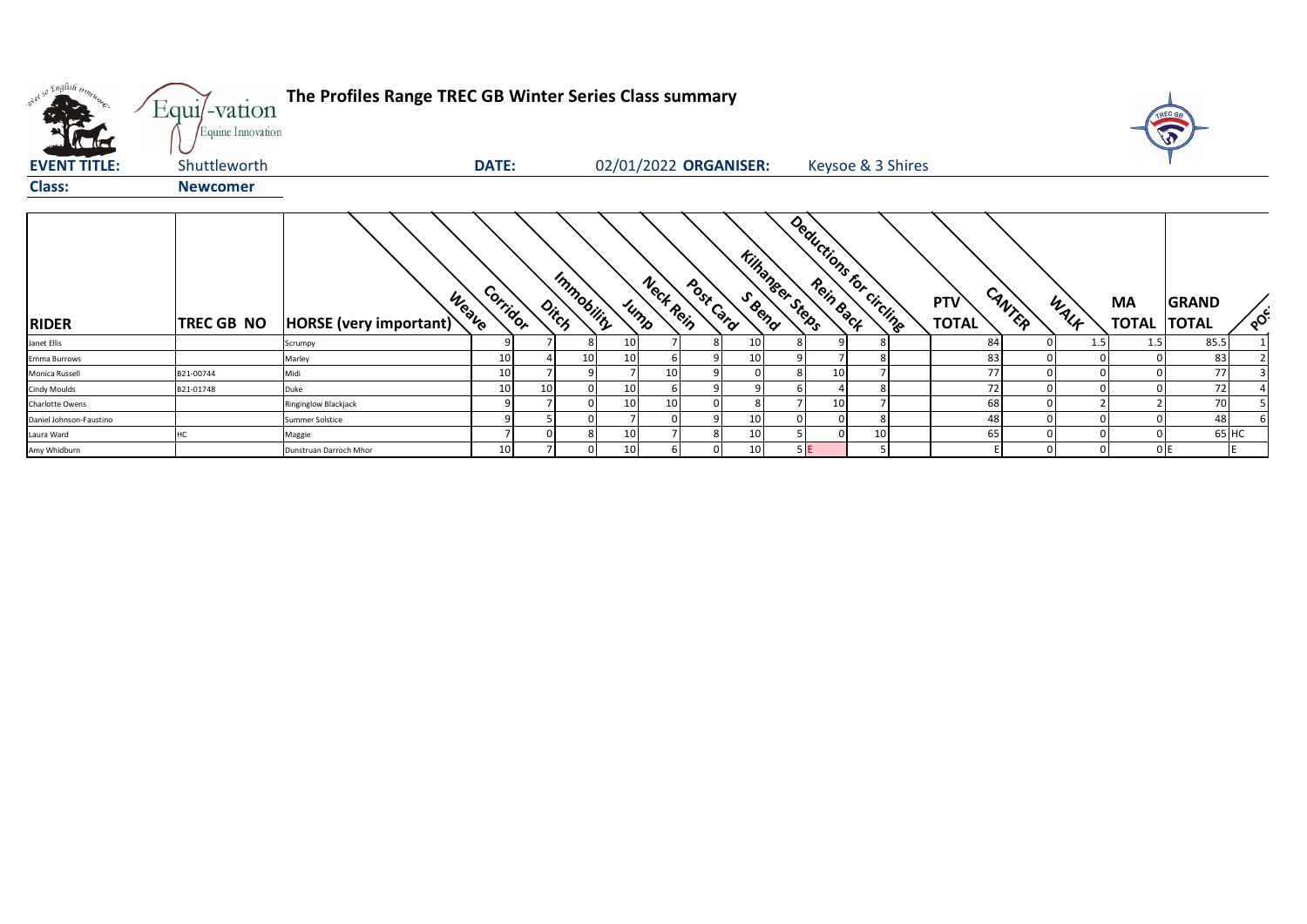

## **TREC GB Winter Series Class summary**



| <b>EVENT TITLE:</b> | Shuttleworth      |                                        | <b>DATE:</b>    |                 |                 |                 | 02/01/2022 ORGANISER:       |        |           |                        | Keysoe & 3 Shires |                     |        |      |                           |                              |          |
|---------------------|-------------------|----------------------------------------|-----------------|-----------------|-----------------|-----------------|-----------------------------|--------|-----------|------------------------|-------------------|---------------------|--------|------|---------------------------|------------------------------|----------|
| <b>Class:</b>       | <b>In Hand</b>    |                                        |                 |                 |                 |                 |                             |        |           |                        |                   |                     |        |      |                           |                              |          |
| <b>RIDER</b>        | <b>TREC GB NO</b> | Weave<br><b>HORSE</b> (very important) | Corridor        |                 | Turnaround Box  | Rein Back       | Bramble Tangle<br>Post Card | S Reno | Side Pass | Deductions for<br>Cato | circling          | PTV<br><b>TOTAL</b> | CANTER | WALF | <b>MA</b><br><b>TOTAL</b> | <b>GRAND</b><br><b>TOTAL</b> | $\delta$ |
| Krissie Broom       |                   | <b>RSPCA Clover</b>                    | 8               | 10              |                 |                 |                             | 10     | 10        |                        | 10 <sub>1</sub>   | 87                  |        |      |                           | 87                           |          |
| Cindy Moulds        |                   | Duke                                   | 10 <sub>1</sub> | 10 <sup>1</sup> | 10 <sub>1</sub> |                 |                             |        |           |                        | 10                | 87                  |        |      |                           | 87                           |          |
| Helen Duckmanton    |                   | Spot                                   | 10              | 10              | 10              |                 |                             |        |           |                        | 10                | 86                  |        |      |                           | 86                           |          |
| Niki Keeler         |                   | Maddison                               | 10              | 10 <sub>1</sub> | 10              | 10 <sup>1</sup> | 10                          |        |           |                        | 10                | 86                  |        |      |                           | 86                           |          |
| Lynsey Ellis        |                   | Scrumpy                                | 10              |                 | 10 <sup>1</sup> |                 | 10                          |        |           |                        | 10                | 67                  |        |      |                           | 67                           |          |
| Amy Whidburn        |                   | Dunstruan Darroch Mhor                 |                 |                 |                 |                 |                             | 10     |           |                        |                   | 66                  |        |      |                           | 66                           |          |
| Imogen Sutton       |                   | Summer Solstice                        |                 | 10              |                 |                 | 10                          |        |           |                        |                   | 62                  |        |      |                           | 62                           |          |
| Abbey Brotherton    |                   | Kaspar                                 |                 |                 | 10 <sub>1</sub> |                 |                             | 10     |           |                        |                   | 57                  |        |      |                           | 57                           |          |
| Laura Ward          |                   | Maggie                                 | 10              |                 | 10 <sup>1</sup> | 0               |                             |        |           |                        |                   | 27                  |        |      |                           | 27 <sub>1</sub>              |          |